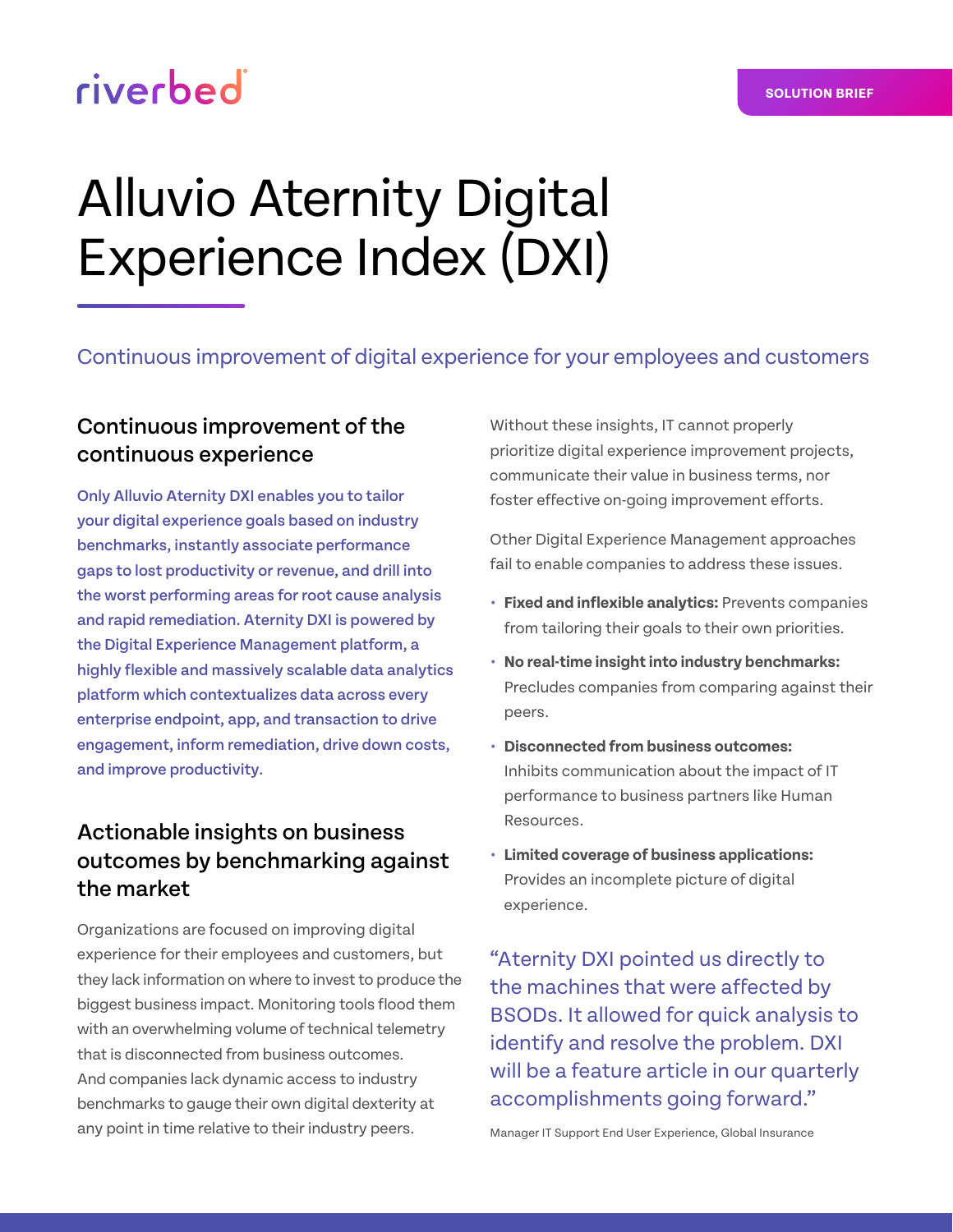#### What makes Aternity DXI unique

#### **Continuous Improvement of Continuous Experience**

The Aternity Digital Experience Index (DXI) automatically identifies digital experience hot spots across your enterprise impacting employees and customers, then sets you on a path to action and improvement. Only Aternity DXI enables you to tailor your goals based on industry benchmarks, instantly associate performance gaps to lost productivity or revenue, and drill into the worst performing areas for root cause analysis and rapid remediation.



#### Immediately identify digital experience improvement areas

Aternity DXI automatically calculates your overall digital experience score and identifies the specific areas needing improvement, so you can act fast to make improvements.

- **•** Get an immediate view of overall digital experience score and the factors that contribute to it, to prioritize improvement efforts.
- **•** Use color-coded scoring to identify digital experience hot spots to speed up problem investigation.
- **•** Drill-down into problem areas to identify the root cause and execute immediate remediation actions.
- **•** Apply AI-powered analytics to surface anomalies and resolve issues before the business is impacted.



Immediate insight into overall digital experience. Aternity DXI provides an immediate view of overall digital experience score and color-codes the areas that affect it.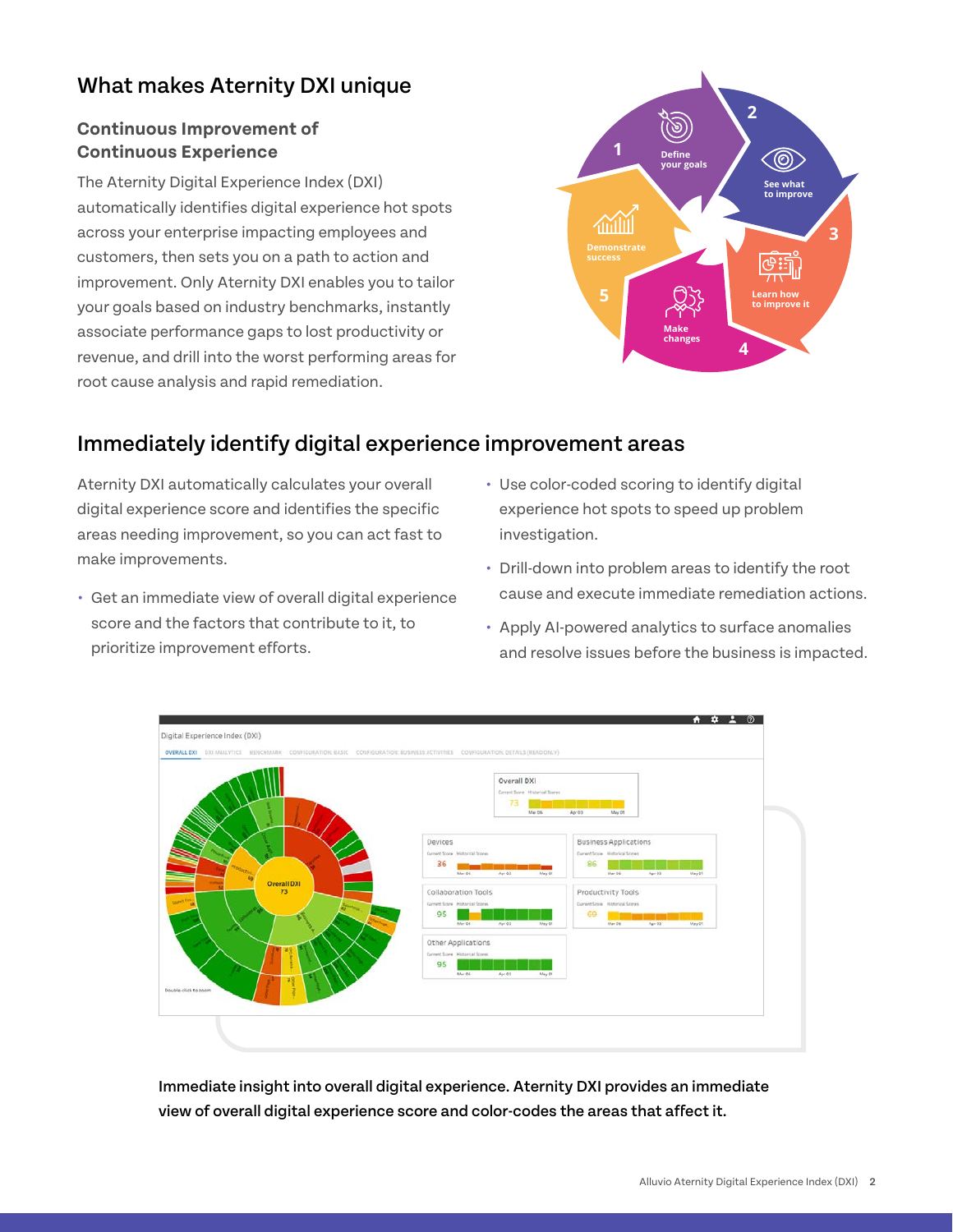#### Tailor your digital experience improvement efforts to your business

With Aternity DXI, you can customize the digital experience management algorithm to your particular areas of focus and your digital experience goals, so you can make more informed digital experience improvement investments based on your specific goals.

- **•** Align your digital experience measures to the performance of business- critical applications, devices, collaboration apps, productivity tools, or other applications for a comprehensive view.
- **•** Tailor the weightings of the DXI categories so that they best apply to the digital experience priorities of your organization.
- **•** Customize your digital experience goals by baselining against your historical performance or by benchmarking against other companies in your industry.
- **•** Conduct frequent reviews throughout periods of technology and business changes to assess your position versus the market.

| Configuration: Basic                                                                                                                                                                                        |                              |                                                              |                                                  |                                         | Benchmark Industry: Global         | Global<br>Communication Services                                              | $\omega$ |
|-------------------------------------------------------------------------------------------------------------------------------------------------------------------------------------------------------------|------------------------------|--------------------------------------------------------------|--------------------------------------------------|-----------------------------------------|------------------------------------|-------------------------------------------------------------------------------|----------|
| Choose the weighted relative importance and goals for the components of your overall DXI score. You can set goals from baselines computed using your most recent 8 weeks, or from industry b<br>DXI Scoring |                              |                                                              |                                                  |                                         |                                    | Consumer Discretionary<br>Consumer Staples<br>Energy<br>Federal<br>Financials |          |
|                                                                                                                                                                                                             | Importance ①<br>5 is highest | $G$ oals $\odot$<br>Set performance goals for DXI components | <b>Health Care</b><br>Industrials                | Information Technology                  |                                    |                                                                               |          |
| <b>Business Applications</b>                                                                                                                                                                                | $\ddot{a}$                   | Maintain<br>Improve<br>8 week baseline                       | B-week baseline by 20%                           |                                         |                                    | Materials<br>Real Estate<br>Utilities                                         |          |
| Devices                                                                                                                                                                                                     | 4                            | Top Tier<br>90th percentile of benchmark                     | Excellent<br>75th percentile of benchmark        | Typical<br>SOth percentile of benchmark | Maintain<br>8 yeek baseline        | Improve<br>8-week baseline by 20%                                             |          |
| <b>Collaboration Tools</b>                                                                                                                                                                                  | $\mathbf{3}$                 | <b>Top Tier</b><br>90th percentile of benchmark              | <b>Excellent</b><br>75th percentile of benchmark | Typical<br>50th percentile of benchmark | Maintain<br>8 week baseline        | Improve<br>8-week baseline by 2016                                            |          |
| <b>Productivity Tools</b>                                                                                                                                                                                   | $\overline{2}$               | <b>Top Tier</b><br>90th percentile of benchmark              | Excellent<br>75th percentile of banchmark        | Typical<br>SOth percentile of banchmark | Maintain<br><b>B</b> week baseline | Improve<br>B-week baseline by 20%.                                            |          |
| <b>Other Applications</b>                                                                                                                                                                                   | $\mathbb Z$                  | <b>Top Tier</b><br>90th percentile of benchmark              | Excellent<br>75th percentile of benchmark        | Typical<br>50th percentile of benchmark | Maintain<br>B week baseline        | Improve<br>8-week baseline by 2016                                            |          |

Aternity provides customer-tailored analytics so you can measure what matters most to your organization's digital experience management goals.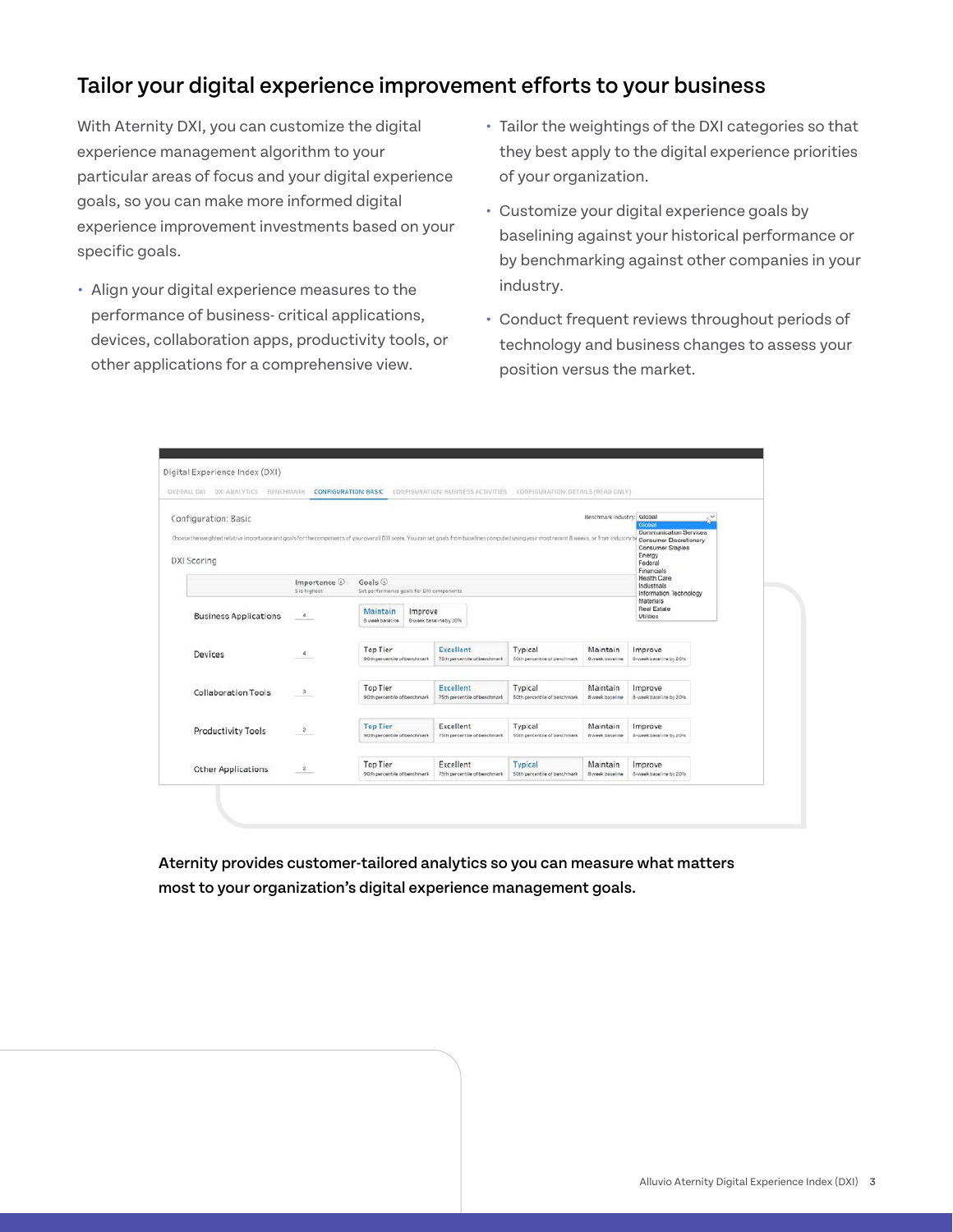#### Benchmark your digital experience against industry peers

Identify specific areas of improvement by comparing your digital experience scores against industry standards based on the hundreds of companies and millions of endpoints managed by Aternity SaaS.

- **•** Analyze your DXI scores by category relative to industry peers so you know where you stand relative to others.
- **•** Track changes in performance for specific metrics so you can identify trends affecting user experience.
- **•** Drill down into poorly performing areas to investigate and resolve the likely cause.



Aternity DXI enables you to instantly view how your DXI scores measure up to industry standards, based on the hundreds of companies and millions of endpoints managed by Aternity SaaS.